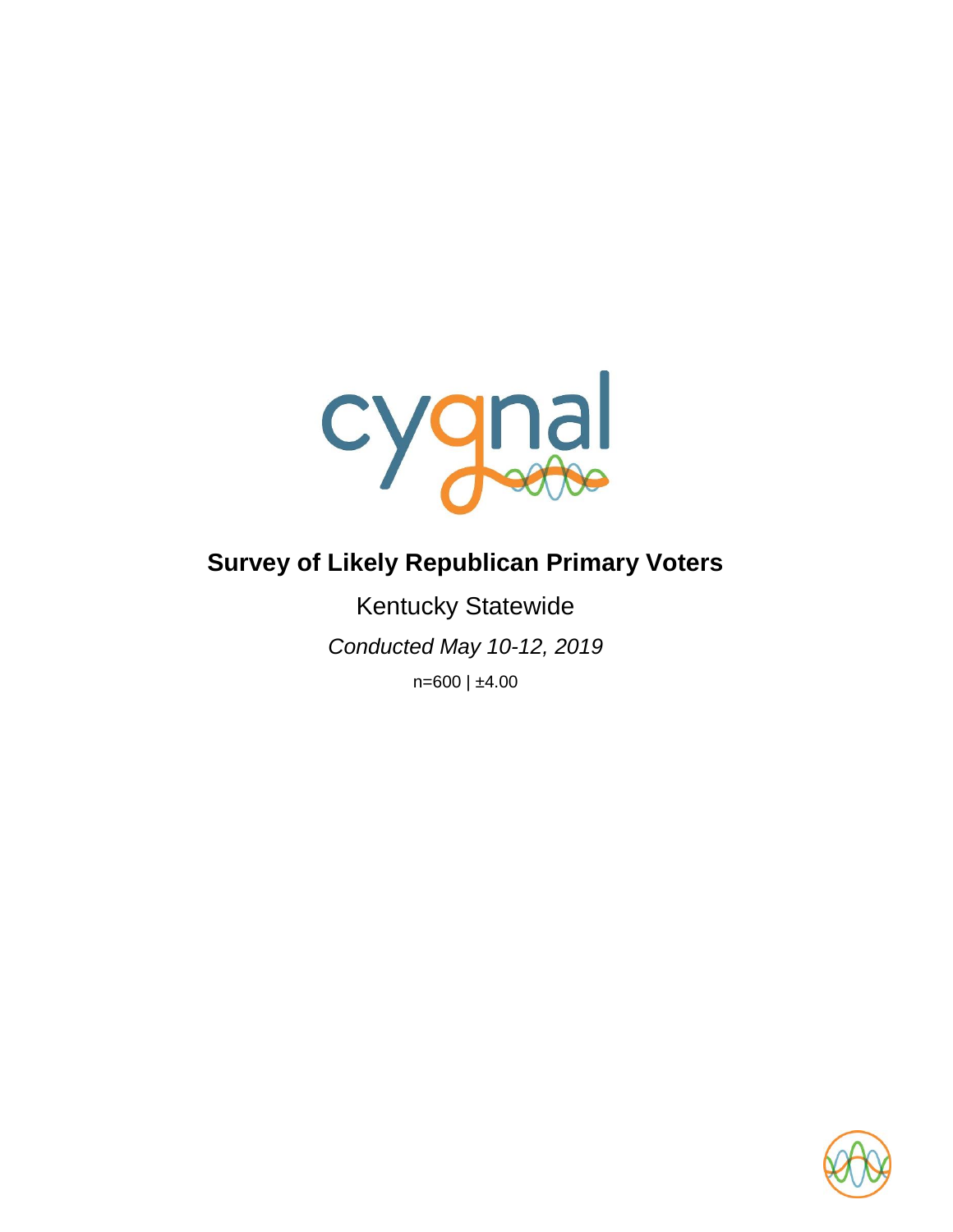**A**. How likely are you to vote in the upcoming May 21st Republican primary elections for governor, secretary of state, and other statewide offices?

|                     | Freq. | %      |
|---------------------|-------|--------|
| Definitely voting   | 551   | 91.9%  |
| Probably voting     | 42    | 7.1%   |
| Probably not voting | 6     | 1.0%   |
| Total               | 600   | 100.0% |
|                     |       |        |

# **2- 10.** Do you have a favorable or unfavorable opinion of:

|                    | Fav          | Very fav | Unfav          | <b>Very</b><br>unfav | No<br>opinion | <b>NHO</b> | Total  |
|--------------------|--------------|----------|----------------|----------------------|---------------|------------|--------|
| Donald Trump       | 84.4%        | 73.3%    | 13.1%          | 8.9%                 | 1.9%          | 0.6%       | 100.0% |
|                    | 506          | 440      | 79             | 53                   | 11            | 4          | 600    |
| Matt Bevin         | 63.0%        | 42.6%    | 32.3%          | 20.9%                | 3.7%          | 1.0%       | 100.0% |
|                    | <b>378</b>   | 255      | 194            | 125                  | 22            | 6          | 600    |
| Robert Goforth     | 31.5%        | 11.0%    | 14.4%          | 6.6%                 | 27.7%         | 26.4%      | 100.0% |
|                    | 189          | 66       | 86             | 40                   | 166           | 159        | 600    |
| Daniel Cameron     | 24.4%        | 13.0%    | 6.1%           | 1.8%                 | 22.7%         | 46.9%      | 100.0% |
|                    | 146          | 78       | 37             | 11                   | 136           | 281        | 600    |
| Wil Schroder       | 17.4%        | 5.9%     | 8.2%           | 3.8%                 | 28.0%         | 46.5%      | 100.0% |
|                    | 104          | 35       | 49             | 23                   | 168           | 279        | 600    |
| Michael G. Adams   | 10.7%        | 3.5%     | 5.6%           | 2.4%                 | 29.6%         | 54.0%      | 100.0% |
|                    | 64           | 21       | 34             | 14                   | 178           | 324        | 600    |
| Andrew English     | <u>12.3%</u> | 3.9%     | 5.0%           | 2.2%                 | 28.9%         | 53.8%      | 100.0% |
|                    | 74           | 24       | 30             | 13                   | 173           | 323        | 600    |
| Stephen L. Knipper | 9.7%         | 1.9%     | 5.8%           | 2.1%                 | 30.4%         | 54.1%      | 100.0% |
|                    | 58           | 12       | $\frac{35}{5}$ | 13                   | 182           | 325        | 600    |
| <b>Carl Nett</b>   | 10.3%        | 3.1%     | 5.6%           | 2.5%                 | 29.5%         | 54.6%      | 100.0% |
|                    | 62           | 19       | 34             | 15                   | 177           | 328        | 600    |
|                    |              |          |                |                      |               |            |        |

Thinking about the upcoming Republican primary elections on May 21st...

**11**. If the Republican primary election for governor and lieutenant governor was held today, and you had to make a choice, who would you vote for out of the following options?

|                                     | Freq. | %      | Lower<br>MOE% | <b>Upper</b><br>MoE % |
|-------------------------------------|-------|--------|---------------|-----------------------|
| Matthew Bevin and Ralph Alvarado    | 336   | 56.0%  | 51.5%         | 60.5%                 |
| Robert Goforth and Michael Hogan    | 110   | 18.3%  | 14.9%         | 21.8%                 |
| Ike Lawrence and James Anthony Rose | 10    | 1.6%   | 0.5%          | 2.7%                  |
| William Woods and Justin Miller     | 8     | 1.3%   | 0.5%          | 2.2%                  |
| Undecided                           | 136   | 22.7%  | 18.9%         | 26.6%                 |
| Total                               | 600   | 100.0% | 100.0%        | 100.0%                |

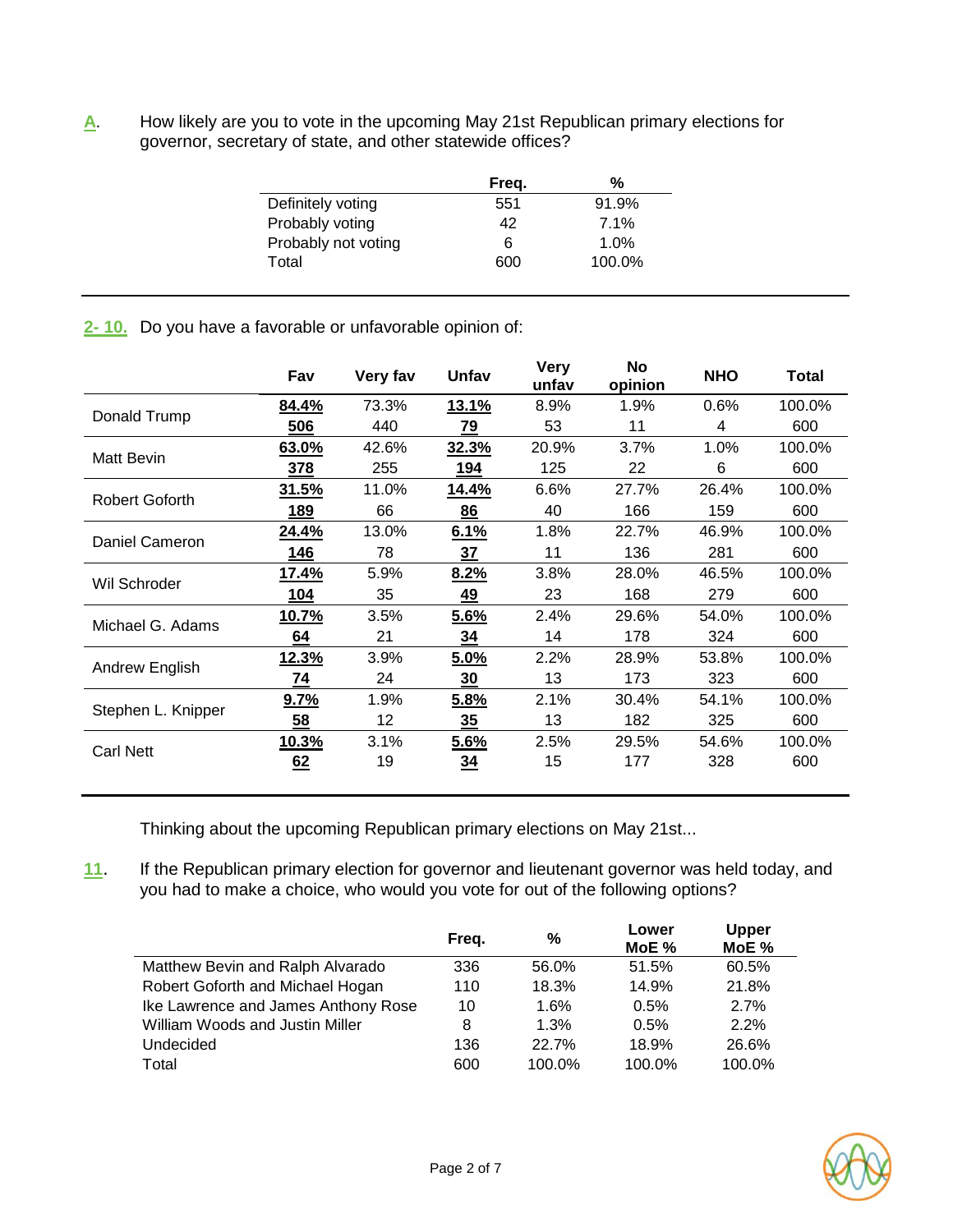**12**. If the Republican primary election for attorney general was held today, and you had to make a choice, who would you vote for out of the following options?

|                | Freg. | %      | Lower MoE % | Upper MoE % |
|----------------|-------|--------|-------------|-------------|
| Daniel Cameron | 153   | 25.5%  | 21.5%       | 29.5%       |
| Wil Schroder   | 114   | 19.0%  | 15.6%       | 22.5%       |
| Undecided      | 333   | 55.5%  | 51.0%       | 59.9%       |
| Total          | 600   | 100.0% | 100.0%      | 100.0%      |

**13**. And if the Republican primary election for secretary of state was held today, and you had to make a choice, who would you vote for out of the following options?

|                    | Freq. | %      | Lower MoE % | Upper MoE % |
|--------------------|-------|--------|-------------|-------------|
| Michael G. Adams   | 65    | 10.8%  | 8.0%        | 13.7%       |
| Andrew English     | 58    | 9.7%   | 7.1%        | 12.3%       |
| Stephen L. Knipper | 40    | 6.6%   | 4.2%        | $9.0\%$     |
| Carl Nett          | 28    | 4.6%   | 2.8%        | 6.5%        |
| Undecided          | 409   | 68.2%  | 64.0%       | 72.4%       |
| Total              | 600   | 100.0% | 100.0%      | 100.0%      |

**14**. And if the Republican primary election for agricultural commissioner was held today, and you had to make a choice, who would you vote for out of the following options?

|                      | Frea. | %      | Lower MoE % | Upper MoE % |
|----------------------|-------|--------|-------------|-------------|
| <b>Ryan Quarles</b>  | 210   | 35.1%  | 30.8%       | 39.3%       |
| <b>Bill Polyniak</b> | 45    | 7.5%   | 5.1%        | 9.8%        |
| Undecided            | 345   | 57.5%  | 53.0%       | 61.9%       |
| Total                | 600   | 100.0% | 100.0%      | 100.0%      |

You're doing great. The following questions are about current issues facing all Kentuckians

**15**. Which one of the following issues do you believe should be the top priority for elected officials in Kentucky?

|                                       | Freq. | ℅      | Lower MoE % | Upper MoE % |
|---------------------------------------|-------|--------|-------------|-------------|
| Resolve the pension crisis            | 210   | 35.0%  | 30.7%       | 39.3%       |
| Grow the economy and jobs             | 148   | 24.7%  | 20.8%       | 28.6%       |
| Reduce taxes on people                | 65    | 10.8%  | 7.9%        | 13.6%       |
| Improve healthcare in Kentucky        | 64    | 10.7%  | $8.0\%$     | 13.4%       |
| Modernize Kentucky's education system | 43    | 7.1%   | 4.8%        | 9.5%        |
| Enact Right-to-Work legislation       | 16    | 2.7%   | 1.2%        | 4.2%        |
| Something else                        | 36    | 6.0%   | 3.6%        | 8.3%        |
| Unsure                                | 18    | 3.1%   | 1.6%        | 4.6%        |
| Total                                 | 600   | 100.0% | 100.0%      | 100.0%      |

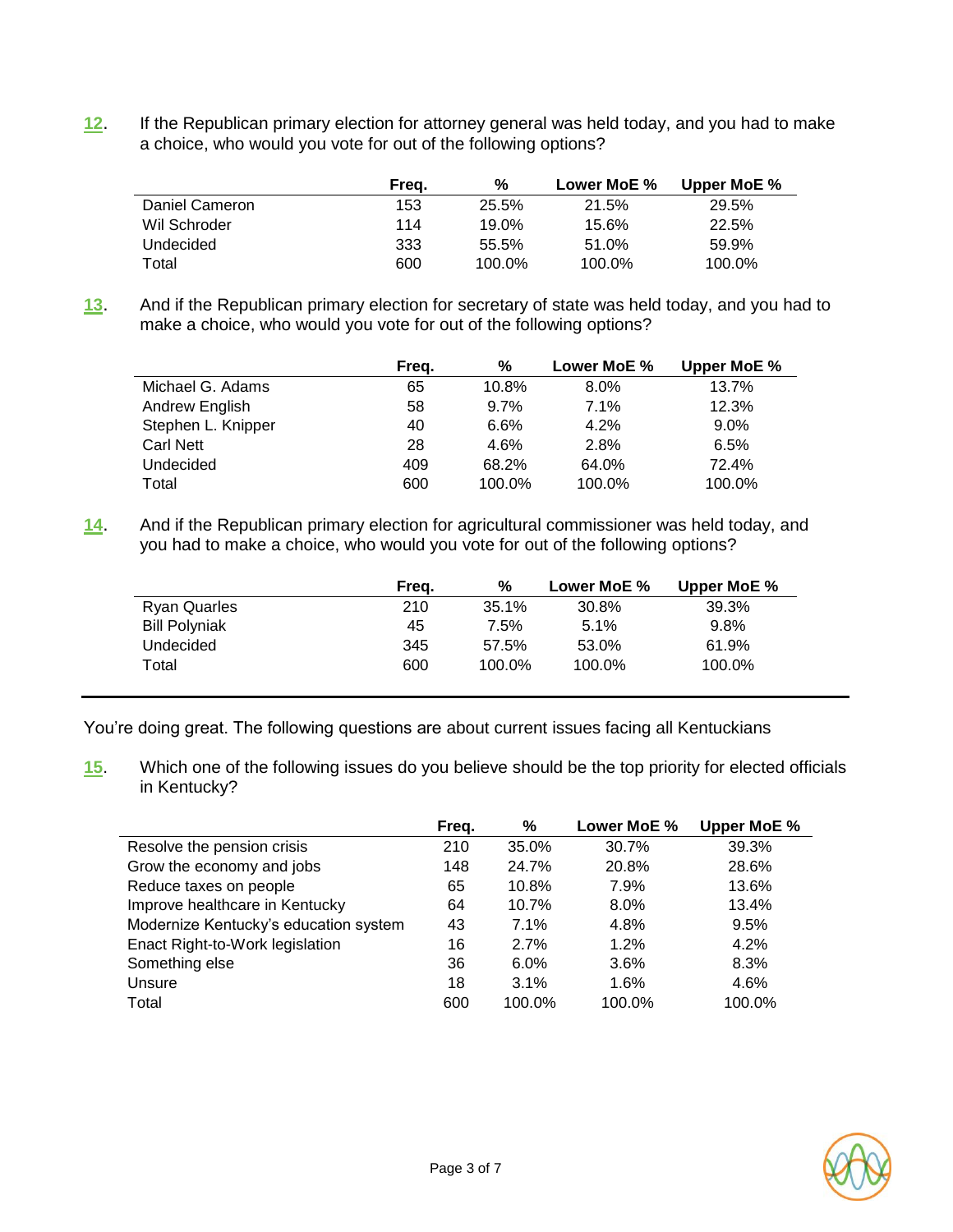**16**. Would you support or oppose legislation in Kentucky to legalize and regulate the medical use of marijuana?

|                       | Freq.      | ℅      | Lower MoE % | Upper MoE % |
|-----------------------|------------|--------|-------------|-------------|
| <b>Support</b>        | <u>339</u> | 56.5%  | 52.0%       | 60.9%       |
| Strongly support      | 214        | 35.6%  | 31.2%       | 40.0%       |
| Somewhat support      | 125        | 20.9%  | 17.2%       | 24.5%       |
| <b>Oppose</b>         | <u>222</u> | 37.0%  | 32.7%       | 41.3%       |
| Somewhat oppose       | 57         | 9.5%   | 7.1%        | 12.0%       |
| Strongly oppose       | 165        | 27.5%  | 23.5%       | 31.5%       |
| Need more information | 34         | 5.7%   | 3.8%        | 7.7%        |
| Unsure                | 5          | 0.8%   | 0.1%        | 1.5%        |
| Total                 | 600        | 100.0% | 100.0%      | 100.0%      |

**17**. Kentucky law currently does not allow for casino gaming. Would you support or oppose an effort to legalize casino gaming in Kentucky?

|                       | Freq.      | ℅      | Lower MoE % | Upper MoE % |
|-----------------------|------------|--------|-------------|-------------|
| <b>Support</b>        | 305        | 50.9%  | 46.3%       | 55.4%       |
| Strongly support      | 185        | 30.9%  | 26.7%       | 35.1%       |
| Somewhat support      | 120        | 20.0%  | 16.3%       | 23.6%       |
| <b>Oppose</b>         | <u>257</u> | 42.8%  | 38.4%       | 47.3%       |
| Somewhat oppose       | 74         | 12.4%  | 9.4%        | 15.3%       |
| Strongly oppose       | 183        | 30.5%  | 26.4%       | 34.6%       |
| Need more information | 27         | 4.4%   | 2.5%        | 6.3%        |
| Unsure                | 11         | 1.9%   | 0.6%        | 3.1%        |
| Total                 | 600        | 100.0% | 100.0%      | 100.0%      |

**18**. Do you agree or disagree with Governor Matt Bevin's position on teachers' pensions?

|                       | Freq. | %       | Lower MoE % | Upper MoE % |
|-----------------------|-------|---------|-------------|-------------|
| Agree                 | 307   | 51.1%   | 46.6%       | 55.6%       |
| Strongly agree        | 179   | 29.8%   | 25.7%       | 33.9%       |
| Somewhat agree        | 128   | 21.3%   | 17.6%       | 25.1%       |
| <b>Disagree</b>       | 211   | 35.2%   | 31.0%       | 39.5%       |
| Somewhat disagree     | 55    | $9.2\%$ | 6.7%        | 11.7%       |
| Strongly disagree     | 156   | 26.0%   | 22.1%       | 30.0%       |
| Need more information | 63    | 10.5%   | 7.7%        | 13.2%       |
| Unsure                | 19    | 3.2%    | 1.7%        | 4.6%        |
| Total                 | 600   | 100.0%  | 100.0%      | 100.0%      |

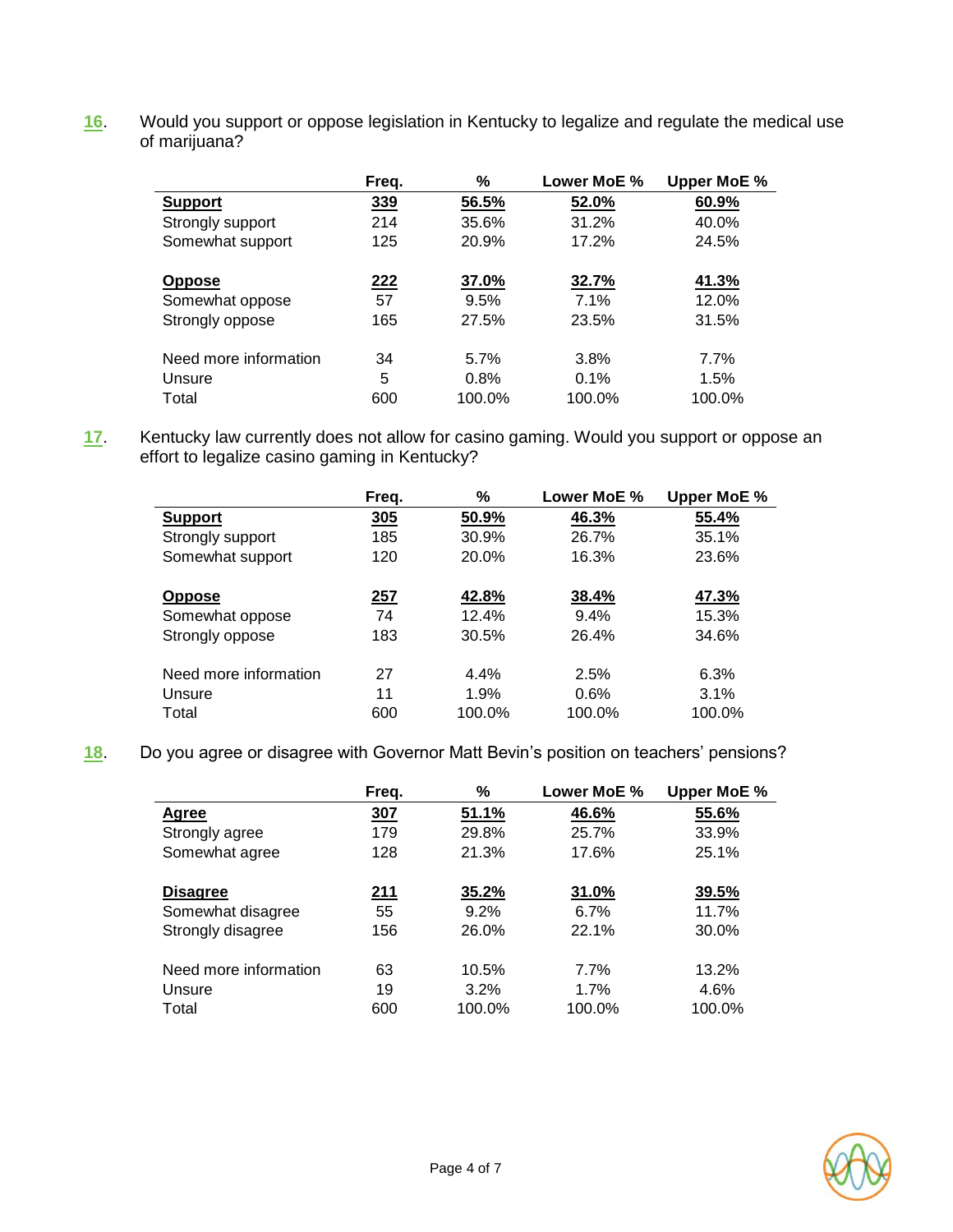# **D1**. Are you male or female?

|        | Freg. | %      |
|--------|-------|--------|
| Female | 290   | 48.3%  |
| Male   | 310   | 51.7%  |
| Total  | 600   | 100.0% |

**D2**. What age range do you fall within?

|             | Freq.      | %      |
|-------------|------------|--------|
| Under 55    | <u>198</u> | 33.1%  |
| $18 - 39$   | 70         | 11.7%  |
| $40 - 54$   | 128        | 21.4%  |
|             |            |        |
| 55 and Over | 402        | 67.0%  |
| $55 - 69$   | 225        | 37.5%  |
| $70+$       | 177        | 29.5%  |
| Total       | 600        | 100.0% |

**D3**. And thinking about your views toward politics and government, would you say you are...

|                       | Freq.          | %      |
|-----------------------|----------------|--------|
| <b>Conservative</b>   | <u>485</u>     | 80.9%  |
| Very conservative     | 326            | 54.4%  |
| Somewhat conservative | 159            | 26.5%  |
| <b>Moderate</b>       | 72             | 12.1%  |
| Liberal               | $\frac{35}{5}$ | 5.8%   |
| Somewhat liberal      | 22             | 3.7%   |
| Very liberal          | 12             | 2.1%   |
| Unsure                | 7              | 1.2%   |
| Total                 | 600            | 100.0% |

**D4**. On the issue of abortion, which one of the follow options best describes your view? Review all before selection an option.

|                                                                                           | Freq. | %      |
|-------------------------------------------------------------------------------------------|-------|--------|
| Abortion should be illegal                                                                | 487   | 81.2%  |
| Abortion should be illegal in all cases                                                   | 229   | 38.1%  |
| Abortion should be illegal, except in the<br>case of rape, incest, and life of the mother | 259   | 43.1%  |
| Abortion should be legal                                                                  | 75    | 12.5%  |
| Abortion should be legal before 20 weeks                                                  | 44    | 7.4%   |
| Abortion should be legal in all cases                                                     | 31    | 5.1%   |
| Something else                                                                            | 27    | 4.5%   |
| Unsure                                                                                    | 11    | 1.8%   |
| Total                                                                                     | 600   | 100.0% |

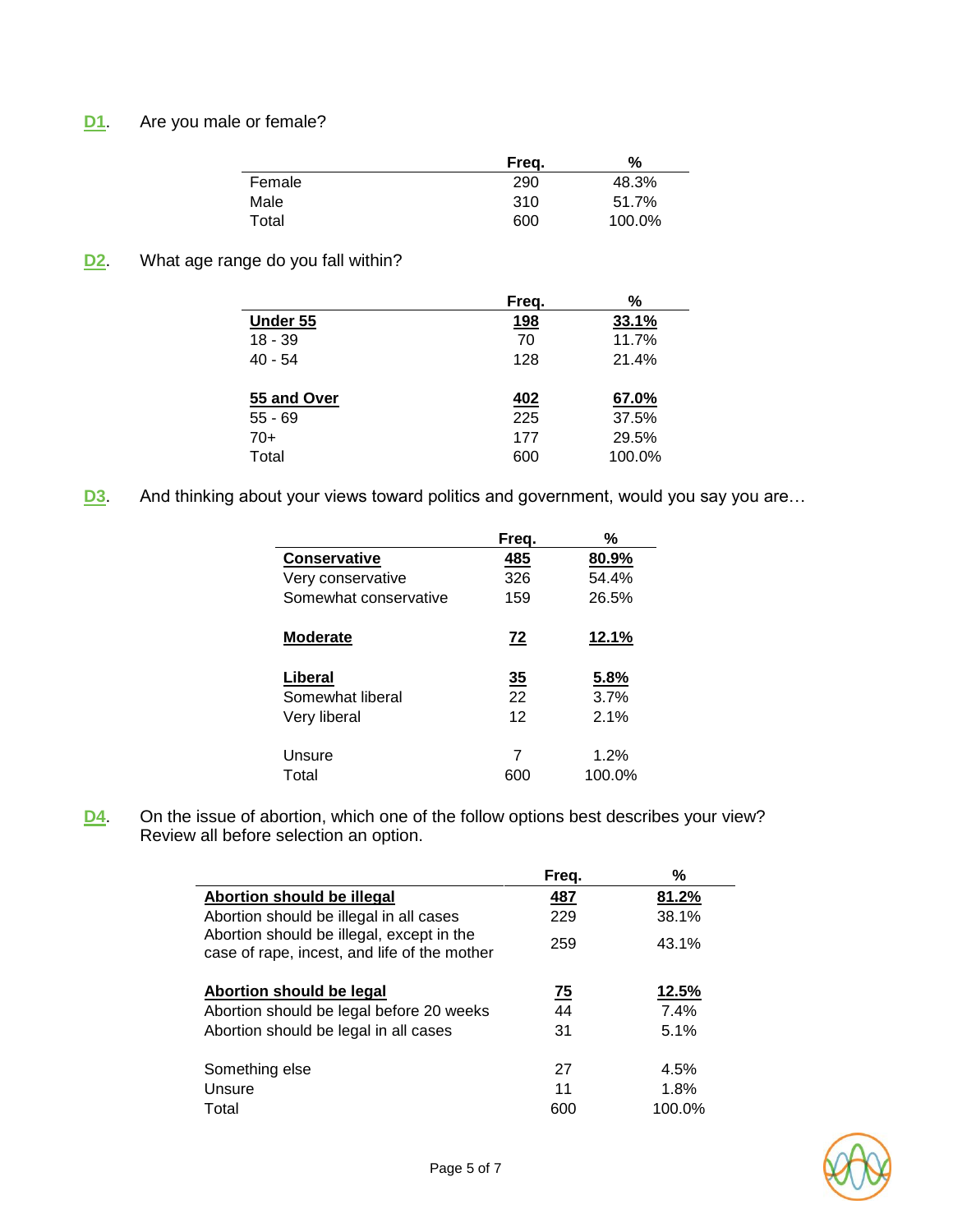# **D5**. What is the highest level of education you have reached so far?

|                               | Freq.      | %      |
|-------------------------------|------------|--------|
| <b>High School or Less</b>    | 163        | 27.2%  |
| Completed some high school    | 29         | 4.8%   |
| High school graduate or GED   | 135        | 22.4%  |
| <b>Completed some college</b> | 183        | 30.5%  |
| College degree                | <u>131</u> | 21.8%  |
| Associate degree              | 40         | 6.6%   |
| Bachelor's degree             | 91         | 15.2%  |
| Graduate degree or further    | 117        | 19.5%  |
| Prefer not to say             | 5          | 0.8%   |
| Unsure                        | 1          | 0.2%   |
| Total                         | 600        | 100.0% |

# **D6**. What annual income range do you fall within out of the following options?

|                      | Freq. | %      |
|----------------------|-------|--------|
| Less than \$50,000   | 193   | 32.1%  |
| \$50,000 - \$100,000 | 232   | 38.7%  |
| More than \$100,000  | 108   | 18.1%  |
| Prefer not to say    | 61    | 10.2%  |
| Unsure               | 6     | 1.0%   |
| Total                | 600   | 100.0% |

# **D7.** Primary Voter Propensity

|        | Freq. | %      |
|--------|-------|--------|
| High   | 333   | 55.5%  |
| Medium | 219   | 36.5%  |
| Low    | 48    | 7.9%   |
| Total  | 600   | 100.0% |

# **D8.** Congressional District

| Freq.       | %      |
|-------------|--------|
| 196         | 32.7%  |
| 92          | 15.4%  |
| 104         | 17.3%  |
|             |        |
| <u> 193</u> | 32.2%  |
| 87          | 14.6%  |
| 106         | 17.7%  |
|             |        |
| 210         | 35.0%  |
| 115         | 19.2%  |
| 95          | 15.9%  |
| 600         | 100.0% |
|             |        |